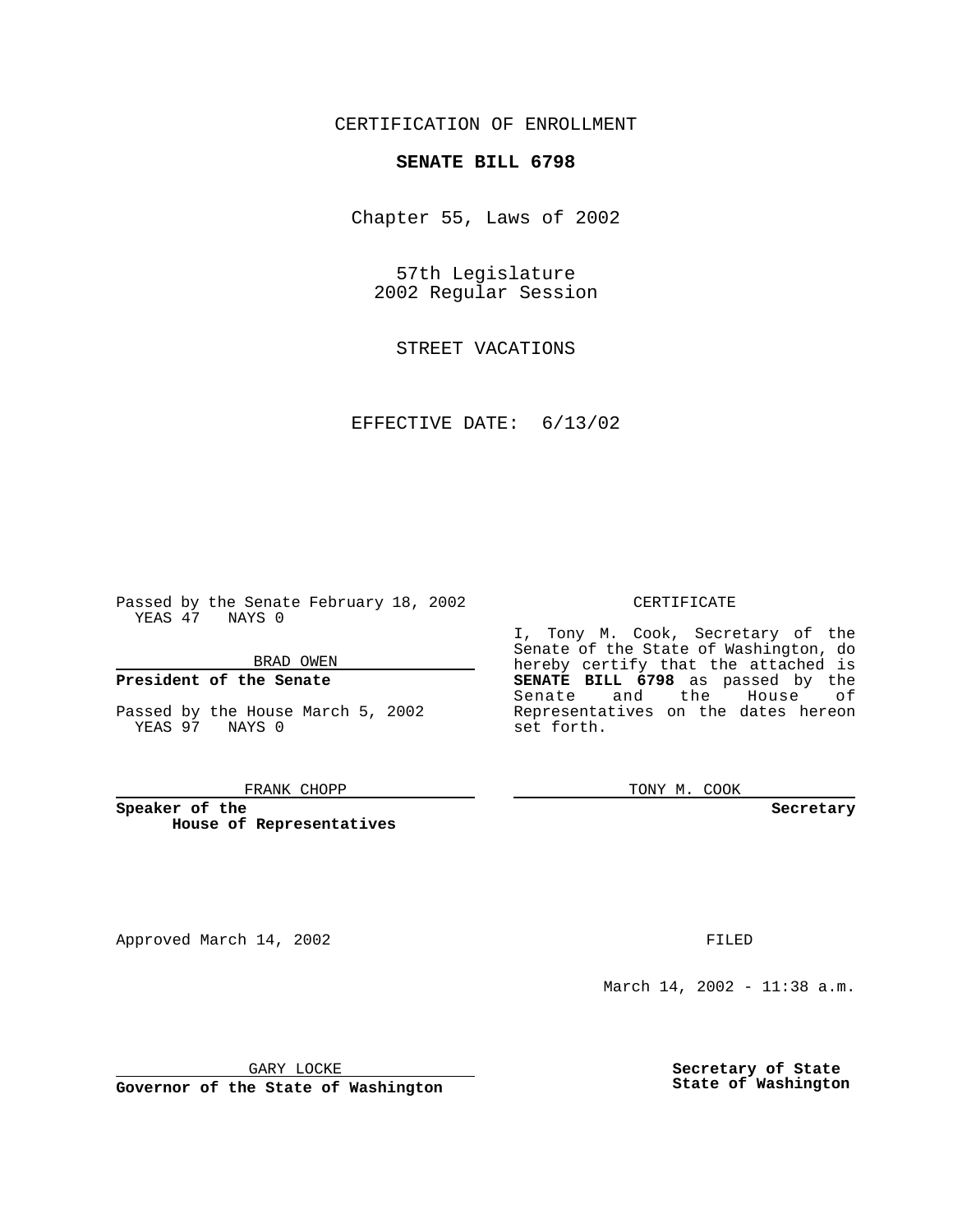## **SENATE BILL 6798** \_\_\_\_\_\_\_\_\_\_\_\_\_\_\_\_\_\_\_\_\_\_\_\_\_\_\_\_\_\_\_\_\_\_\_\_\_\_\_\_\_\_\_\_\_\_\_

\_\_\_\_\_\_\_\_\_\_\_\_\_\_\_\_\_\_\_\_\_\_\_\_\_\_\_\_\_\_\_\_\_\_\_\_\_\_\_\_\_\_\_\_\_\_\_

Passed Legislature - 2002 Regular Session

**State of Washington 57th Legislature 2002 Regular Session By** Senators Horn and Gardner

Read first time 02/06/2002. Referred to Committee on Transportation.

AN ACT Relating to street vacations; and amending RCW 35.79.030.

BE IT ENACTED BY THE LEGISLATURE OF THE STATE OF WASHINGTON:

 **Sec. 1.** RCW 35.79.030 and 2001 c 202 s 1 are each amended to read as follows:

 The hearing on such petition may be held before the legislative authority, or before a committee thereof upon the date fixed by resolution or at the time said hearing may be adjourned to. If the hearing is before such a committee the same shall, following the hearing, report its recommendation on the petition to the legislative authority which may adopt or reject the recommendation. If such hearing be held before such a committee it shall not be necessary to hold a hearing on the petition before such legislative authority. If the legislative authority determines to grant said petition or any part thereof, such city or town shall be authorized and have authority by ordinance to vacate such street, or alley, or any part thereof, and the ordinance may provide that it shall not become effective until the owners of property abutting upon the street or alley, or part thereof so vacated, shall compensate such city or town in an amount which does not exceed one-half the appraised value of the area so vacated. If the